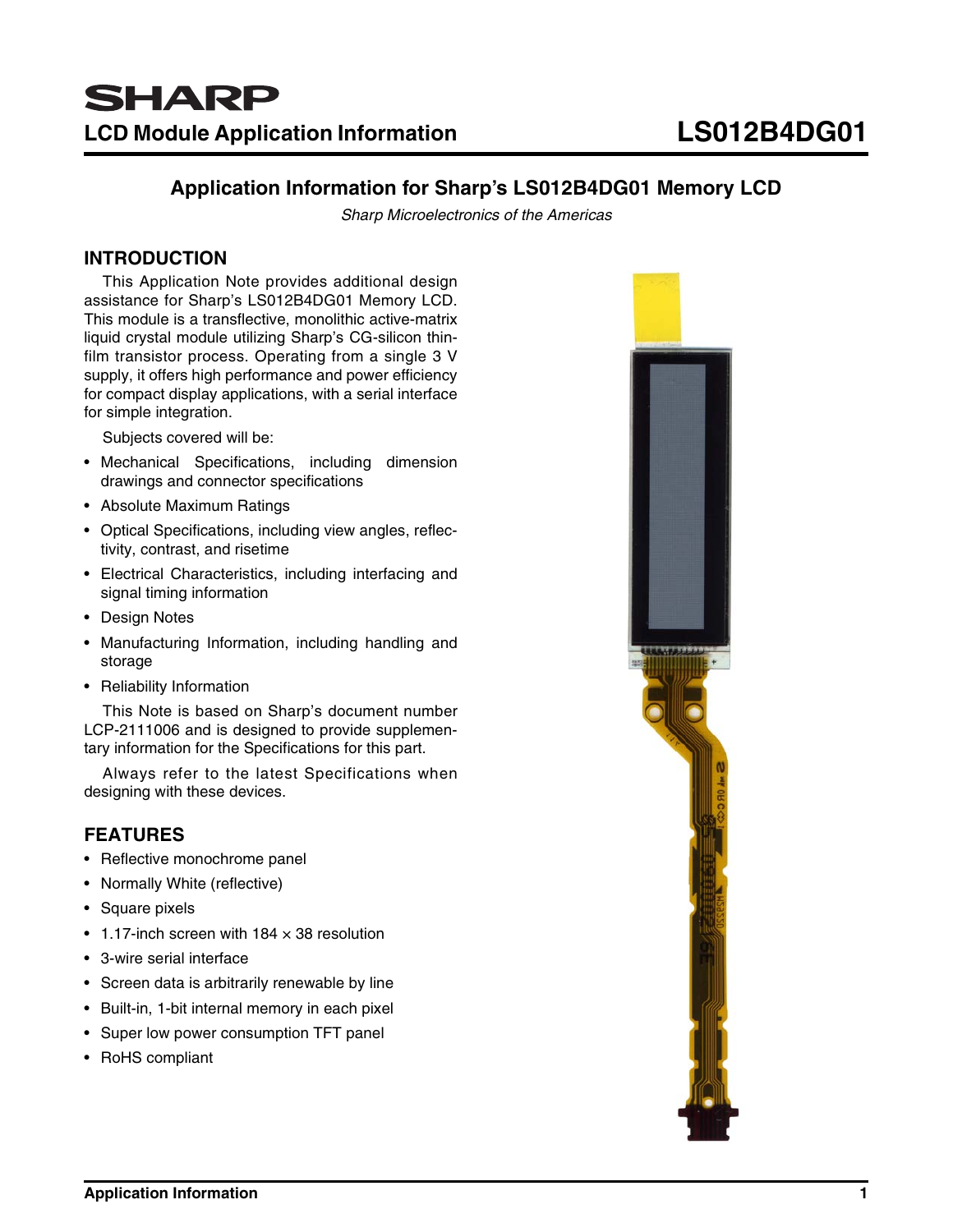# **EXTERNAL DIMENSIONS**

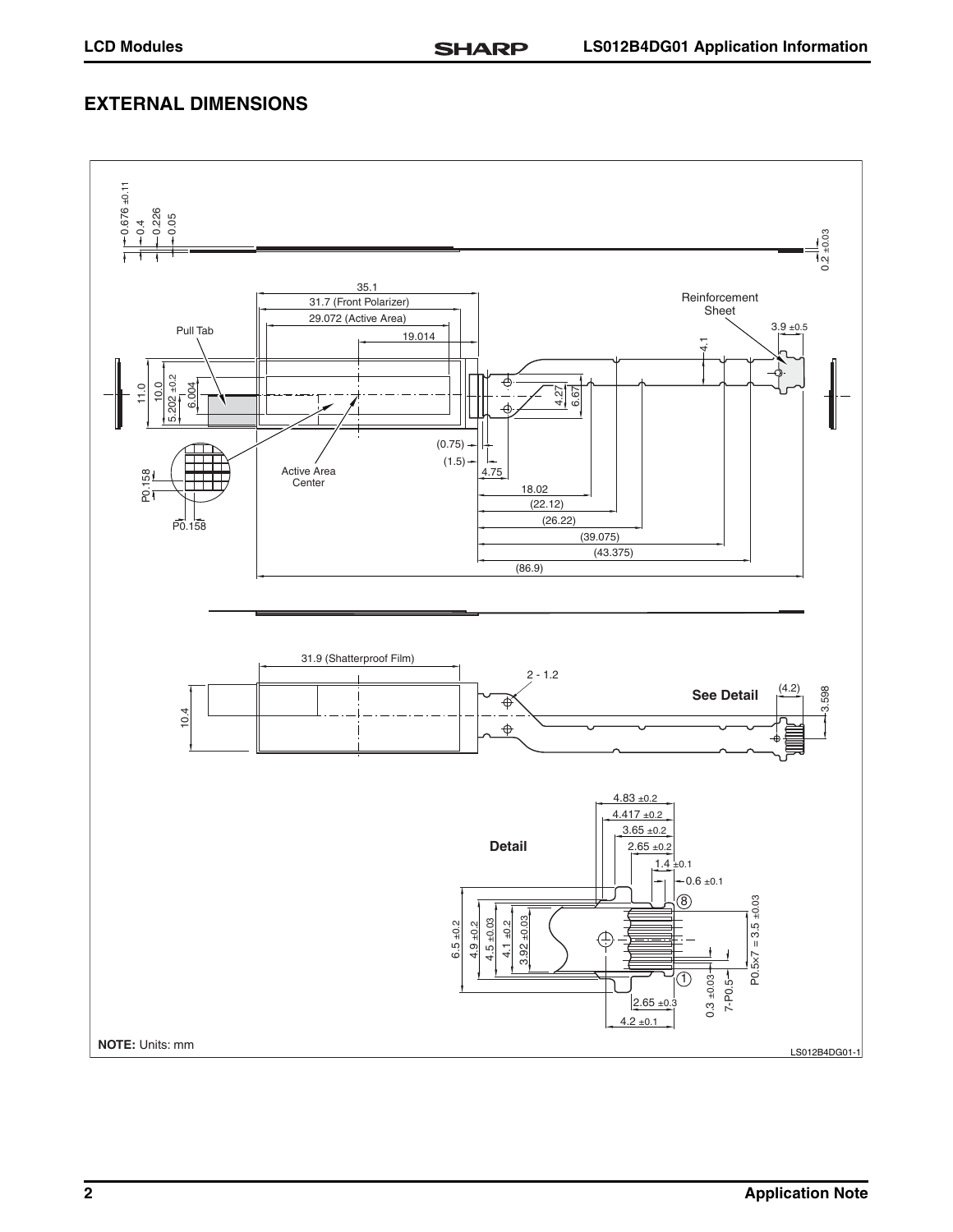| <b>PARAMETER</b>                 | <b>SPECIFICATION</b>                          | <b>UNIT</b>            |
|----------------------------------|-----------------------------------------------|------------------------|
| Screen Size                      | 1.17                                          | Inch                   |
| <b>Viewing Area</b>              | 29.072 (H) $\times$ 6.004 (V)                 | mm                     |
| Dot Configuration (Square panel) | 128 (H) $\times$ 128 (V)                      | <b>Dots</b>            |
| Dot Pitch                        | $0.158$ (H) $\times$ 0.158 (V)                | mm                     |
| Pixel Array                      | Square                                        |                        |
| <b>External Dimensions</b>       | 35.1 (W) $\times$ 11.0 (H) $\times$ 0.676 (D) | mm                     |
| Mass                             | $0.6$ (TYP.)                                  | g                      |
| <b>Surface Hardness</b>          | 3H (MIN.)                                     | <b>Pencil hardness</b> |

# **Connector Specifications**

This module utilizes an extended connector with a limited number of pins available. Therefore, EXTMODE is hard-wired LOW; making the software VCOM (COM) toggling function unavailable. See [Figure 1.](#page-2-0)



<span id="page-2-0"></span>**Figure 1. Connection Schematic**

The connection side has Pin 1 as the farthest from the display. See [Figure 2.](#page-2-1)



<span id="page-2-1"></span>**Figure 2. Flex Panel Connector**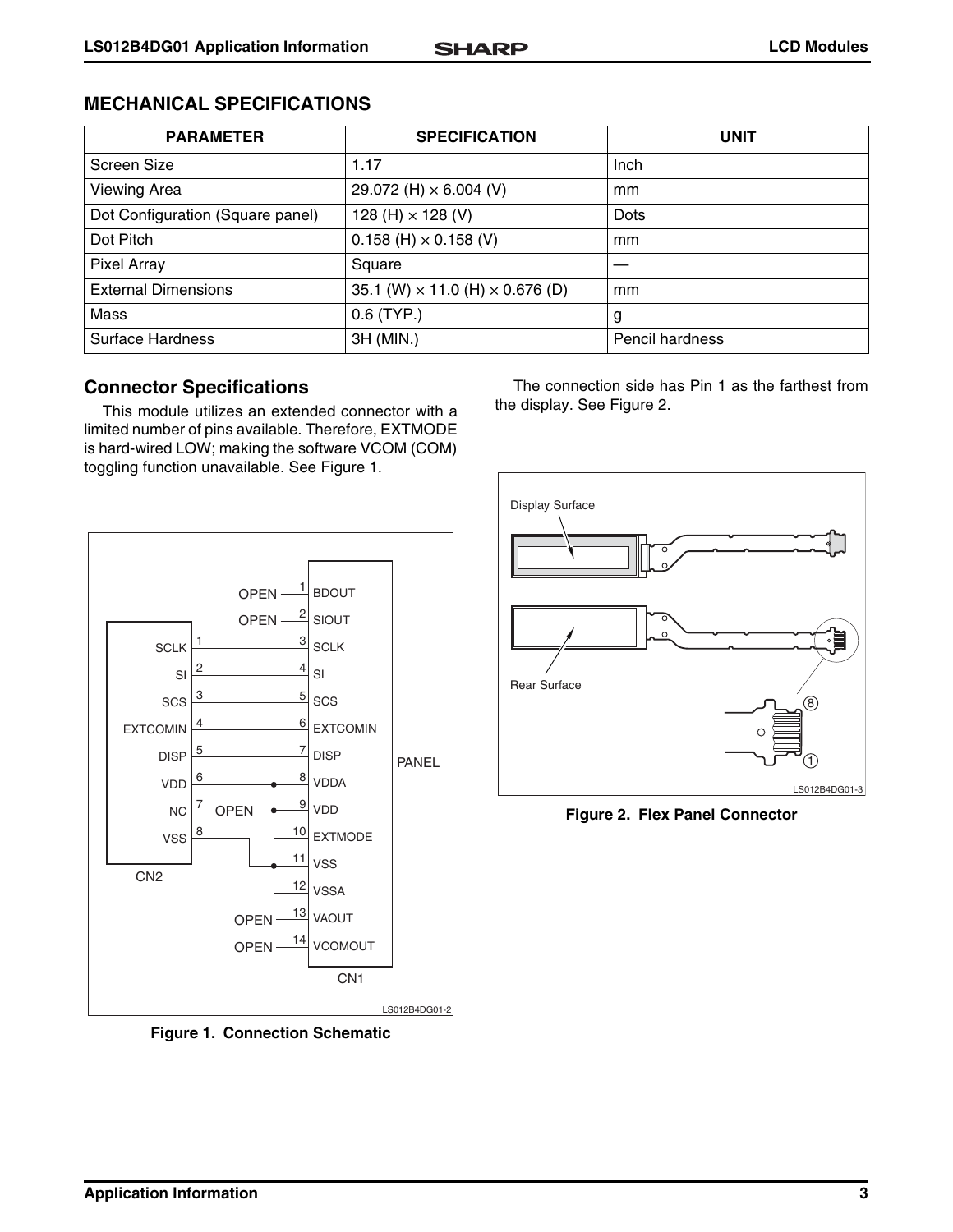| <b>TERMINAL</b> | <b>SYMBOL</b>   | I/O          | <b>FUNCTION</b>                     | <b>NOTES</b> |
|-----------------|-----------------|--------------|-------------------------------------|--------------|
|                 | <b>SCLK</b>     | <b>INPUT</b> | Serial clock signal                 |              |
| 2               | SI              | <b>INPUT</b> | Serial Data input signal            |              |
| 3               | <b>SCS</b>      | <b>INPUT</b> | Chip select signal                  |              |
| 4               | <b>EXTCOMIN</b> | <b>INPUT</b> | External COM inversion signal input |              |
| 5               | <b>DISP</b>     | <b>INPUT</b> | Display ON/OFF signal               | 2            |
| 6               | VDD             | <b>POWER</b> | Power supply (Logic)                |              |
| 7               | <b>NC</b>       |              | Not Connected                       |              |
| 8               | <b>VSS</b>      | <b>POWER</b> | GND                                 |              |

#### **Table 1. Input Terminals and Functions**

#### **NOTES:**

1. This part is hardwired for hardware COM inversion only. COM (VCOM) inversion cannot be implemented in software. See Programming.

2. DISP enables/disables the display. All pixels will revert to Normal mode (reflective) when LOW; pixel memory is retained. When DISP = H, data in the pixel memories displays normally. DISP = LOW will prevent VCOM inversion.

# **Absolute Maximum Ratings**

| <b>PARAMETER</b>                      | <b>SYMBOL</b> | MIN.   | MAX.       | <b>UNIT</b> | <b>NOTES</b> |
|---------------------------------------|---------------|--------|------------|-------------|--------------|
| Power Supply Voltage (Logic)          | VDD           | $-0.3$ | $+3.6$     |             |              |
| Input Signal Voltage                  | <b>VIN</b>    | $-0.3$ | <b>VDD</b> |             |              |
| Storage Temperature                   | Tstg          | $-20$  | $+85$      | $^{\circ}C$ |              |
| Operation Temperature (panel surface) | Topr          | $-10$  | $+70$      | °C          |              |

#### **NOTES:**

1. Applies to SCLK, SI, SCS, DISP, EXTCOMIN.

2. Maximum wet bulb temperature is 57°C or lower, non-condensing. Condensation will

cause electrical leakage and may cause the module to fail to meet this Specification.

3. For contrast, response time, and other display quality determination, use Ta =  $+25^{\circ}$ C.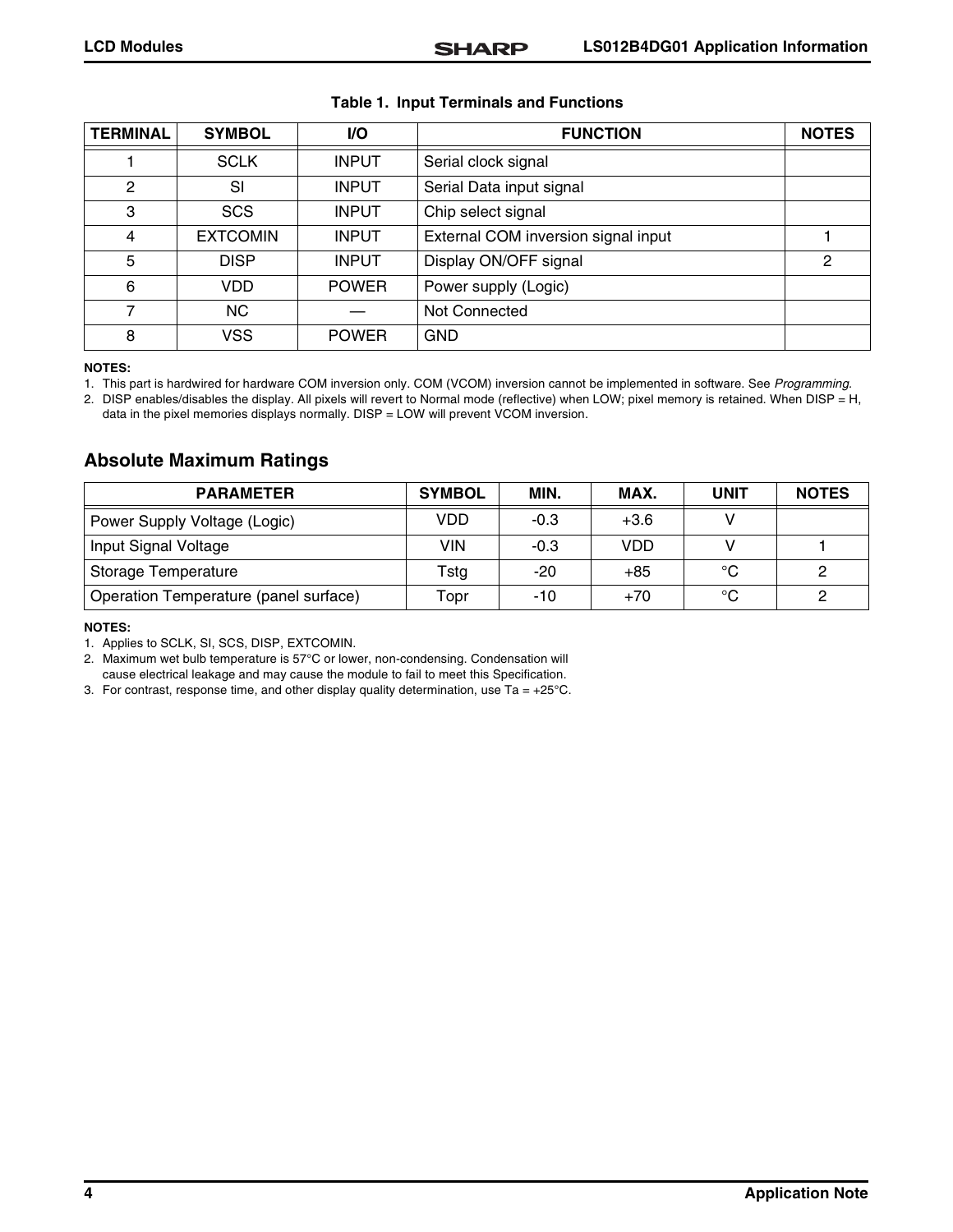# **OPTICAL SPECIFICATIONS**

|                           |       |               |      |      |      |                      | $Ta = 25^{\circ}C$ |
|---------------------------|-------|---------------|------|------|------|----------------------|--------------------|
| <b>PARAMETER</b>          |       | <b>SYMBOL</b> | MIN. | TYP. | MAX. | <b>UNIT</b>          | <b>NOTES</b>       |
| Viewing Angle $CR \geq 5$ | Н     | 021,022       | 50   | 60   |      | $\circ$<br>(degrees) |                    |
|                           | v     | $\theta$ 11   | 50   | 60   |      | (degrees)<br>o       |                    |
|                           |       | $\theta$ 12   | 50   | 60   |      | o<br>(degrees)       |                    |
| <b>Contrast Ratio</b>     |       | СR            | 18   | 22   |      |                      | 2                  |
| <b>Reflectivity Ratio</b> |       | R             | 12   | 15   |      | $\%$                 | 2                  |
| Chromaticity              | White | X             |      | 0.31 |      |                      | 2                  |
|                           |       |               |      | 0.33 |      |                      | 2                  |

### **NOTES:**

- 1. Viewing Angle is described as clock positions:  $\theta$ 12 = 12 o'clock,  $011 = 6$  o'clock,  $021 = 3$  o'clock,  $022 = 9$  o'clock. See [Figure 3.](#page-4-0)
- 2. Contrast Ratio, Reflectivity Ratio, and Chromaticity are measured through the use of an integrating sphere. See [Figure 4](#page-4-1).



<span id="page-4-0"></span>**Figure 3. Viewing Angle**



<span id="page-4-1"></span>**Figure 4. Setup for Contrast, Reflection Ratio, and Chromaticity**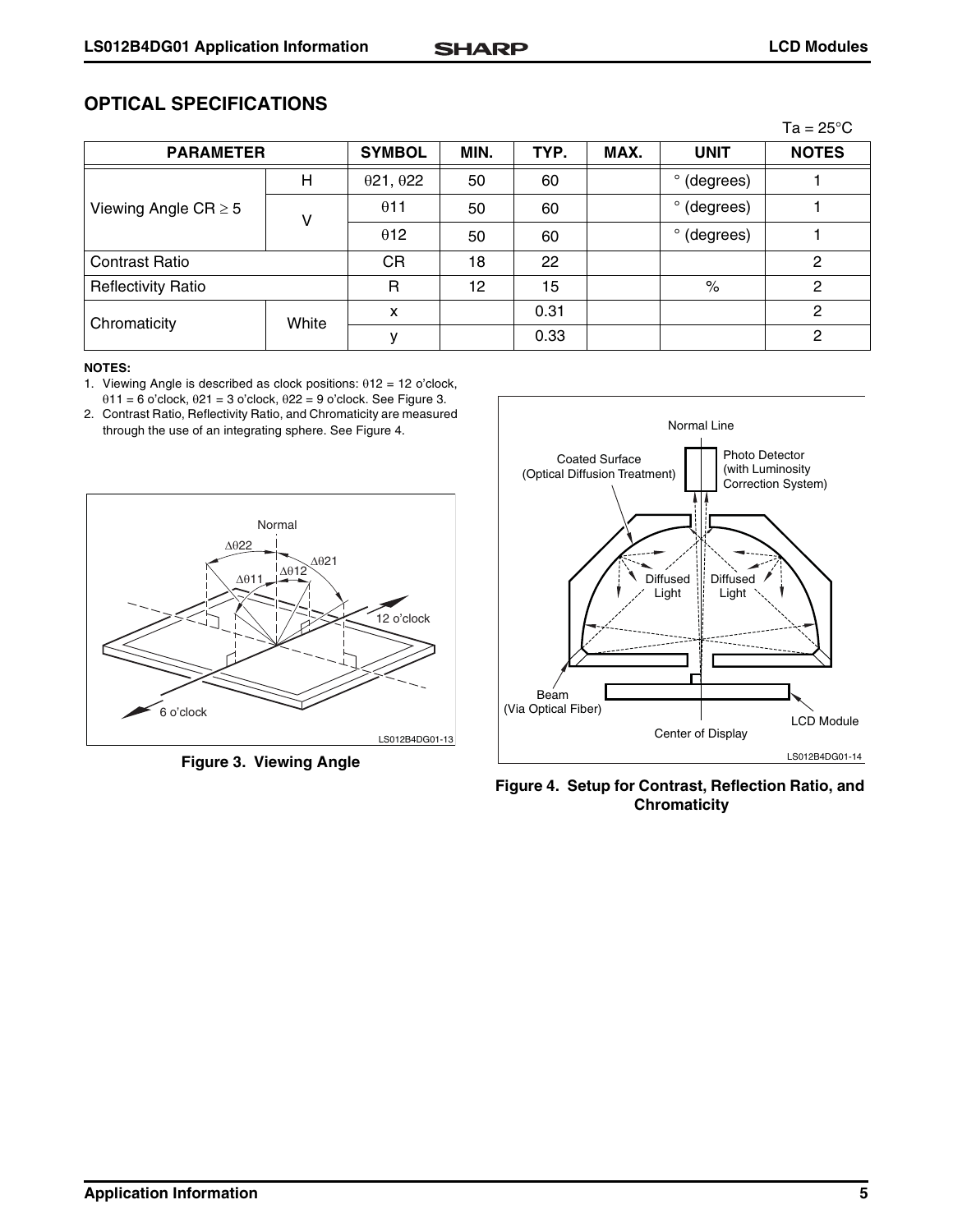# **ELECTRICAL SPECIFICATIONS**

Here are the Recommended Operating Conditions for this module, with VSS (GND) =  $0$  V and Ta =  $25^{\circ}$ C.

| <b>PARAMETER</b>             |             | <b>SYMBOL</b>     | MIN.       | TYP. | MAX.      | UNIT | <b>NOTES</b> |
|------------------------------|-------------|-------------------|------------|------|-----------|------|--------------|
| <b>Driver Supply Voltage</b> |             | <b>VDD</b>        | 2.7        | 3.0  | 3.3       |      |              |
| Input Signal Voltage         | <b>HIGH</b> | <b>VINH</b>       | $VDD-0.1$  |      | VDD       |      |              |
|                              | LOW         | <b>VINL</b>       | <b>VSS</b> |      | $VSS+0.1$ |      |              |
| <b>Power Consumption 1</b>   |             | IVDD1             |            |      | 15        | μA   |              |
| Power Consumption 2          |             | IVDD <sub>2</sub> |            |      | 150       | μA   |              |

#### **NOTES:**

- 1. Applies to SCLK, SI, SCS, DISP, EXTCOMIN.
- 2. All-black display, no image updating. SCS = SCLK = SI = L, EXTCOMIN = 60 Hz

3. 1-dot-wide vertical stripes, continuous image updating, SCLK = 1 MHz, EXTCOMIN= 60 Hz

# **Power Consumption**

This module has the ability to shut down most of its logic circuits when in Static mode (not being updated). It has two levels of power consumption: Static and Dynamic Display.

Static Display: 15 µA (MAX.) All black display; fully static, no display updates.

• This includes a 1 Hz VCOM toggle, and VDD = 3 V, SCS, SCLK, SI are all held LOW. ƒEXTCOMIN = 60 Hz

Dynamic Display: 150 µA (MAX.) Vertical stripe display; updated at each clock transition.

• VDD = 3 V,  $fSCLK = 1$  MHz,  $fEXTCOMIN = 60$  Hz

These numbers represent peak power usage when driving VCOM. Always allow for a margin in power supply design.

# **Decoupling Capacitors**

Use of a decoupling capacitor on VDD is recommended. See [Figure 5.](#page-5-0)

Value for capacitor C1: DISP to VSS: 2 µF, 6.3 V

This is a recommended value; the actual value should be determined by the final design. Always place a decoupling capacitor as close as possible to the part as the impedance of the VDD and VSS lines are low when the module is operating.



<span id="page-5-0"></span>**Figure 5. Decoupling Capacitors**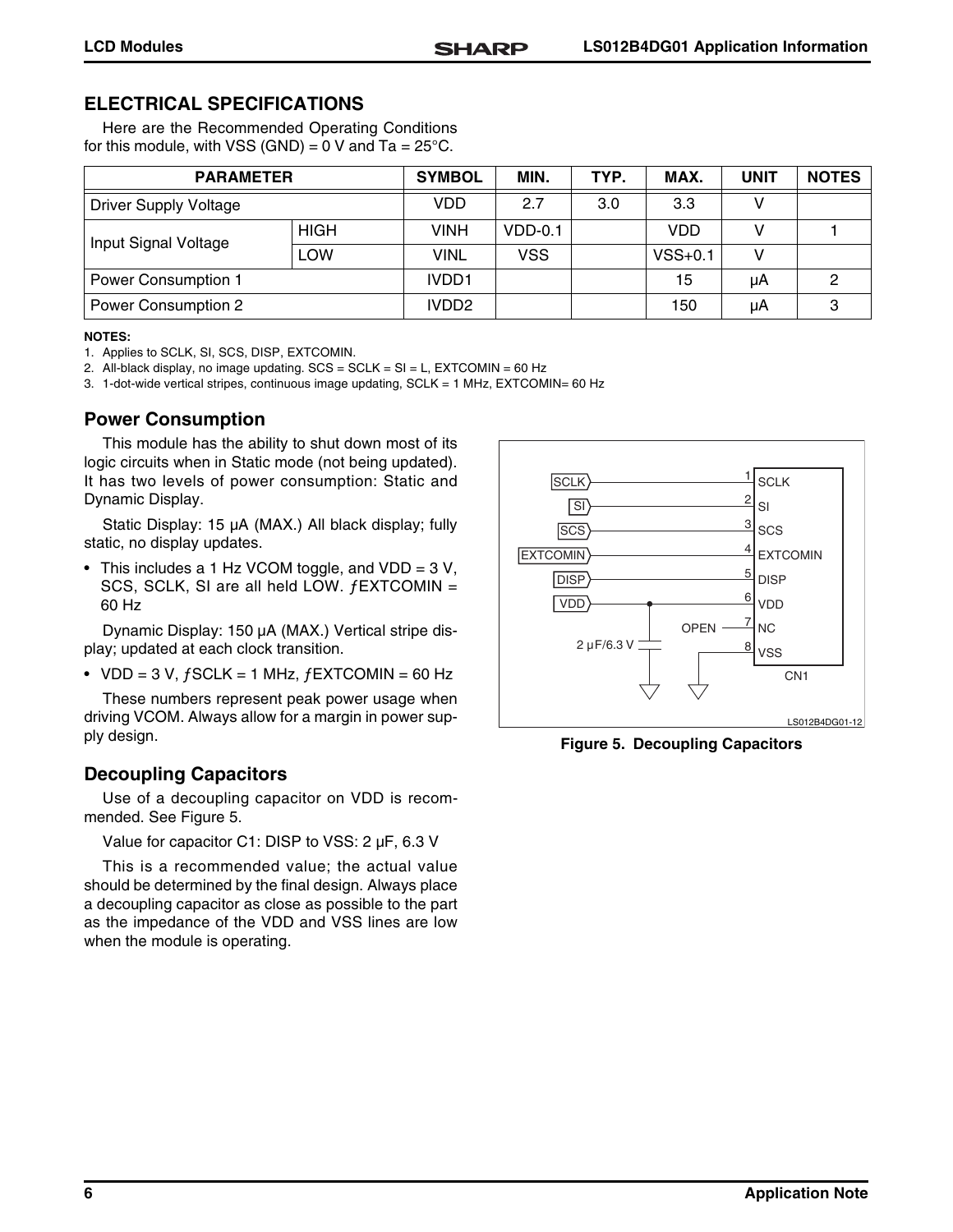# **Power Supply Sequencing**

This device requires proper supply sequencing on both startup and shutdown to prevent latching of the logic circuits. Refer to [Figure 6.](#page-6-0)

### **POWER-UP**

VDD and VDDA must rise together or VDD must rise faster than VDDA.

- 1. 3 V rises to nominal
- 2. Initialize pixel memory: send M2 CLEAR ALL flag or set the display to all-white (minimum once).

An alternate method requires at least 16 tsSCS + SCLK cycles (See CLEAR ALL under Programming).

- 3. Latch cancellation for TCOM; requires a period to cancel the COM latch circuit by  $DISP = HIGH$ (requires  $\geq 30 \text{ }\mu\text{s}$ )
- 4. TCOM polarity initialization by EXTCOMIN (requires  $\geq 30 \text{ }\mu\text{s}$ )

# **POWER-DOWN**

VDD and VDDA must fall together or VDDA must fall faster than VDD.

- 1. Initialize pixel memory: send M2 CLEAR ALL flag or set the display to all-white (minimum once). An alternate method requires at least 16 tsSCS + SCLK cycles (See CLEAR ALL under Programming).
- 2. Initialize VA, VB, and VCOM (requires  $\geq 30 \text{ }\mu\text{s}$ )
- 3. 3 V falls



<span id="page-6-0"></span>**Figure 6. Power Supply Sequencing**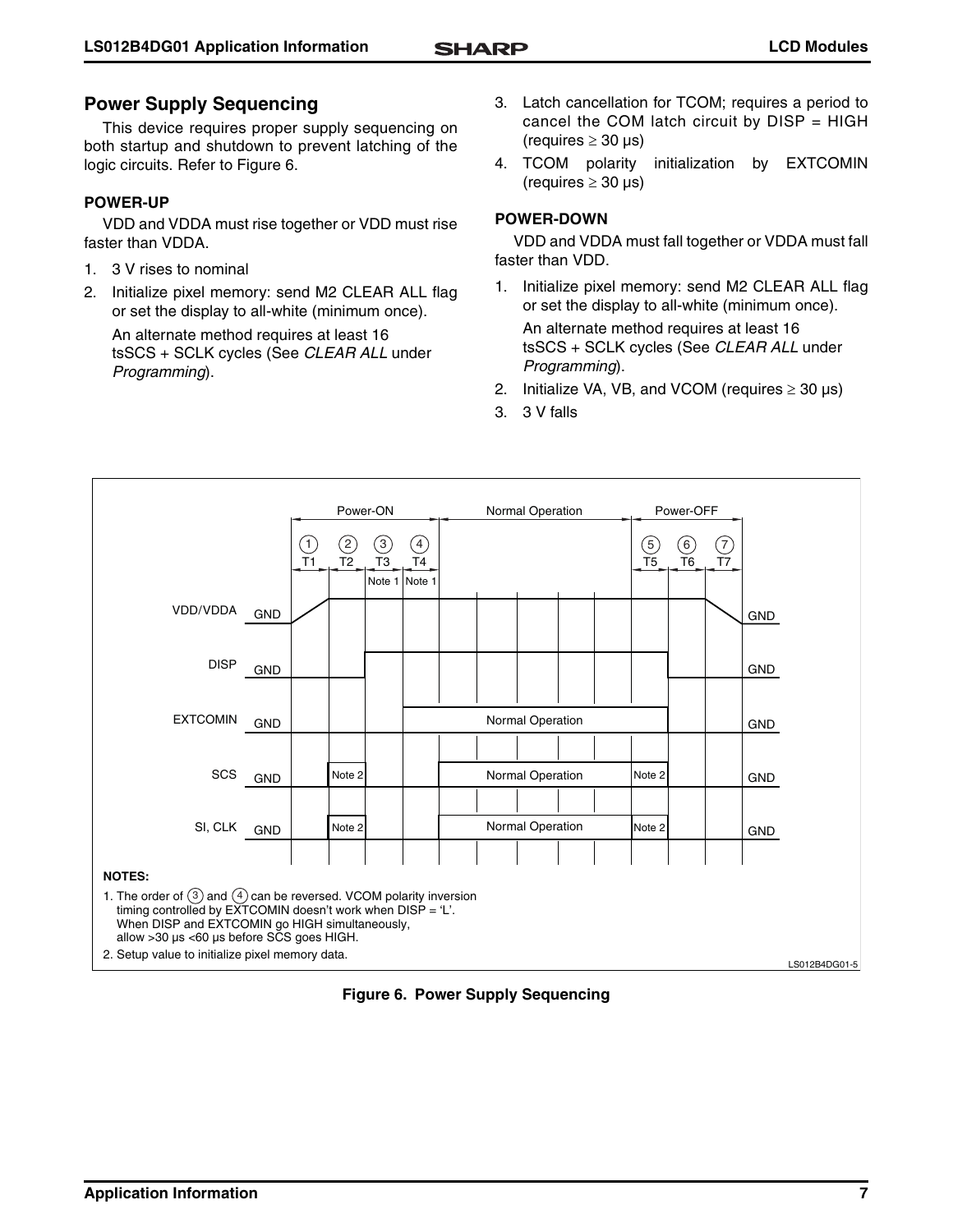# **SIGNAL DESCRIPTIONS**

Input signal characteristics are given in [Table 4](#page-7-0) and [Table 5.](#page-7-1) All measurements are at VDDA =  $+5.0$  V,  $VDD = +5.0 V$ , GND = 0 V, Ta = 25°C.

<span id="page-7-0"></span>

| <b>PARAMETER</b> | <b>DESCRIPTION</b>   | MIN.  | TYP. | MAX. | <b>UNIT</b> |
|------------------|----------------------|-------|------|------|-------------|
| fSCS             | Frame frequency      |       |      | 60   | Hz          |
| <b>fSCLK</b>     | Clock frequency      |       | 0.5  | 1.1  | <b>MHz</b>  |
| tV               | Vertical Interval    | 16.67 |      | 1000 | ms          |
| <b>fCOM</b>      | <b>COM Frequency</b> | 0.5   |      | 30   | Hz          |

### **Table 4. Signal Frequencies**

### **Table 5. Signal Transition Times**

<span id="page-7-1"></span>

| <b>PARAMETER</b>  | <b>DESCRIPTION</b>         | MIN.           | TYP. | MAX. | <b>UNIT</b> | <b>NOTES</b>   |
|-------------------|----------------------------|----------------|------|------|-------------|----------------|
| trSCS             | <b>SCS Risetime</b>        |                |      | 70   | ns          |                |
| <b>tfSCS</b>      | <b>SCS Falltime</b>        |                |      | 70   | ns          |                |
| twSCSH            | <b>SCS HIGH width</b>      | 153.45         |      |      | μs          | 1              |
|                   |                            | 22.55          |      |      | μs          | $\overline{2}$ |
| twSCSL            | <b>SCS LOW width</b>       | $\overline{2}$ |      |      | μs          |                |
| tsSCS             | SCS setup time             | 6              |      |      | μs          |                |
| thSCS             | <b>SCS hold time</b>       | $\overline{2}$ |      |      | μs          |                |
| trSI              | SI Risetime                |                |      | 50   | ns          |                |
| tfSI              | SI Falltime                |                |      | 50   | ns          |                |
| tsSI              | SI setup time              | 227            |      |      | ns          |                |
| thSI              | SI hold time               | 525            |      |      | ns          |                |
| trSCLK            | <b>SCLK Risetime</b>       |                |      | 50   | ns          |                |
| <b>tfSCLK</b>     | <b>SCLK Falltime</b>       |                |      | 50   | ns          |                |
| twSCLKH           | <b>SCLK HIGH width</b>     | 404.55         | 950  |      | ns          |                |
| twSCLKL           | <b>SCLK LOW width</b>      | 404.55         | 950  |      | ns          |                |
| <b>fEXTCOMIN</b>  | <b>EXTCOMIN</b> frequency  | 1              |      | 60   | Hz          | 3              |
| trEXTCOMIN        | <b>EXTCOMIN Risetime</b>   |                |      | 70   | ns          |                |
| <b>tfEXTCOMIN</b> | <b>EXTCOMIN Falltime</b>   |                |      | 70   | ns          |                |
| thIEXTCOMIN       | <b>EXTCOMIN HIGH width</b> | $\overline{2}$ |      |      | μs          |                |
| trDISP            | <b>DISP Risetime</b>       |                |      | 70   | ns          |                |
| <b>tfDISP</b>     | <b>DISP Falltime</b>       |                |      | 70   | ns          |                |

#### **NOTES:**

1. Dynamic Mode (continuously updating display)

2. Static Mode (no display updating)

3. ƒEXTCOMIN must always be less than ƒSCS [\(Table 4\)](#page-7-0)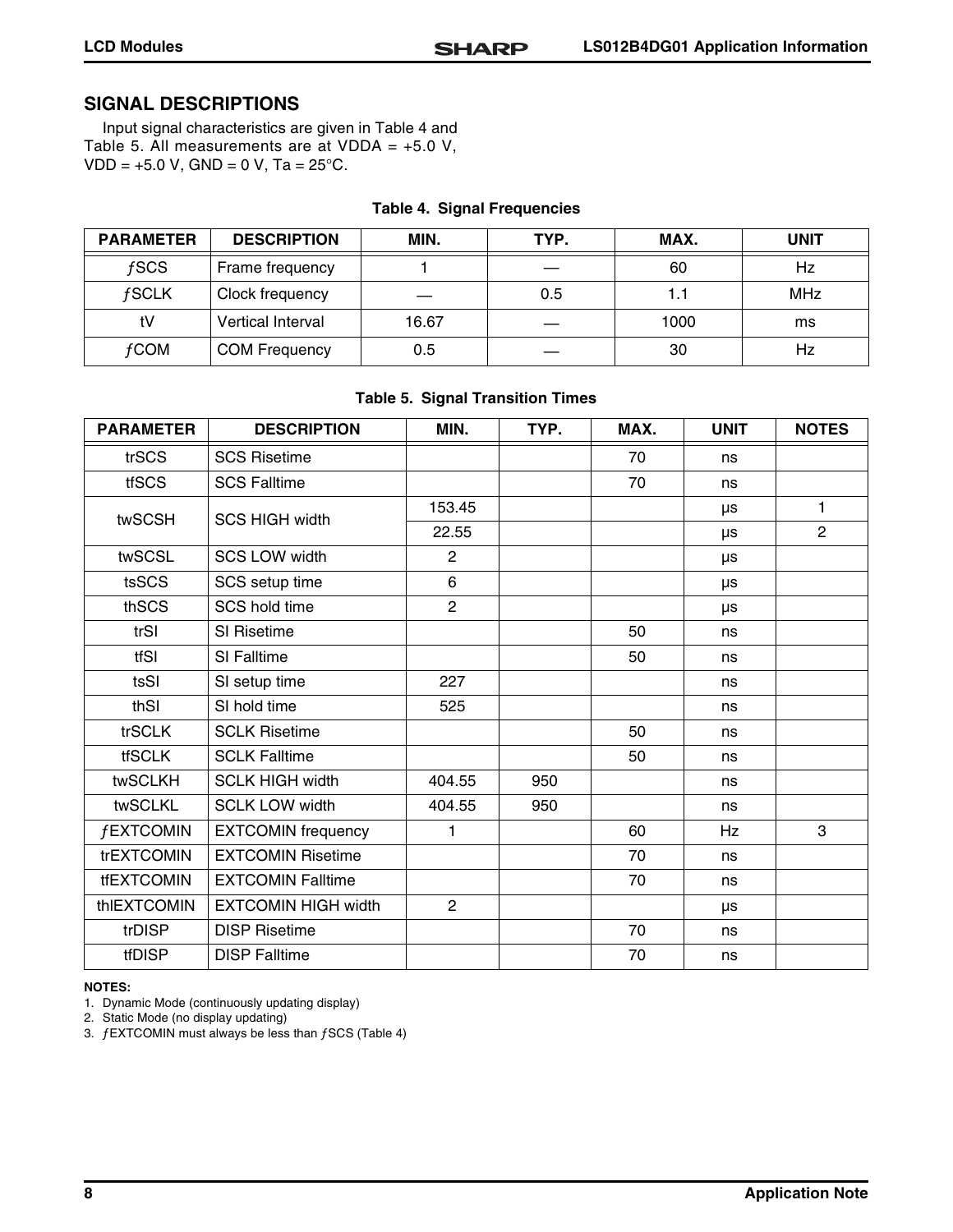# **Timing Diagrams**

| <b>PIN NAME</b> | <b>ITEM</b>                | <b>SYMBOL</b>    | <b>WAVEFORM</b>                                          |
|-----------------|----------------------------|------------------|----------------------------------------------------------|
| SCS             | SCS risetime               | trSCS            | 90%<br>90%<br>SCS                                        |
|                 | <b>SCS falltime</b>        | tfSCS            | 10%<br>10%<br>tfSCS<br>trSCS                             |
|                 | <b>SCS HIGH width</b>      | twSCSH           | SCS<br>50%<br>50%<br>50%                                 |
|                 | <b>SCS LOW width</b>       | twSCSL           | twSCSH<br>twSCSL                                         |
|                 | SCS setup time             | tsSCS            | SI<br>10%<br>90%<br>SCS<br>tsSCS                         |
|                 | SCS hold time              | thSCS            | SI<br>10%<br>90%<br>SCS<br>thSCS                         |
| SI              | SI risetime                | trSI             | 90%<br>90°<br>SI<br>10%<br>10%                           |
|                 | SI falltime                | tfSI             | tfSI<br>trSI                                             |
|                 | SI setup time              | tsSI             | 90%<br>90%<br>SI<br>tsSI<br>thSI                         |
|                 | SI hold time               | thSI             | 90%<br><b>SCLK</b><br>10%                                |
| <b>SCLK</b>     | <b>SCLK</b> risetime       | trSCLK           | 90%<br>90%<br>$\ensuremath{\mathsf{SCLK}}$<br>10%<br>10% |
|                 | <b>SCLK</b> falltime       | tfSCLK           | <b>tfSCLK</b><br>trSCLK                                  |
|                 | <b>SCLK HIGH width</b>     | twSCLKH          | <b>SCLK</b><br>50%<br>50%<br>50%                         |
|                 | <b>SCLK LOW width</b>      | twSCLKL          | twSCLKH twSCLKL                                          |
| <b>EXTCOMIN</b> | <b>EXTCOMIN</b> frequency  | <b>fEXTCOMIN</b> | <b>fEXTCOMIN</b>                                         |
|                 | <b>EXTCOMIN</b> risetime   | trEXTCOMIN       | 90%<br>,90%<br><b>EXTCOMIN</b>                           |
|                 | <b>EXTCOMIN falltime</b>   | tfEXTCOMIN       | 10%<br>10%<br>10%                                        |
|                 | <b>EXTCOMIN HIGH width</b> | twEXTCOMINH      | trEXTCOMIN twEXTCOMIN tfEXTCOMIN                         |
| <b>DISP</b>     | <b>DISP</b> risetime       | trDISP           | 90%<br>90%<br><b>DISP</b><br>10%<br>10%                  |
|                 | <b>DISP</b> falltime       | tfDISP           | tfDISP<br>trDISP<br>LS012B4DG01-4                        |

**Figure 7. SCS, SI, SCLK, EXTCOMIN, and DISP Signals**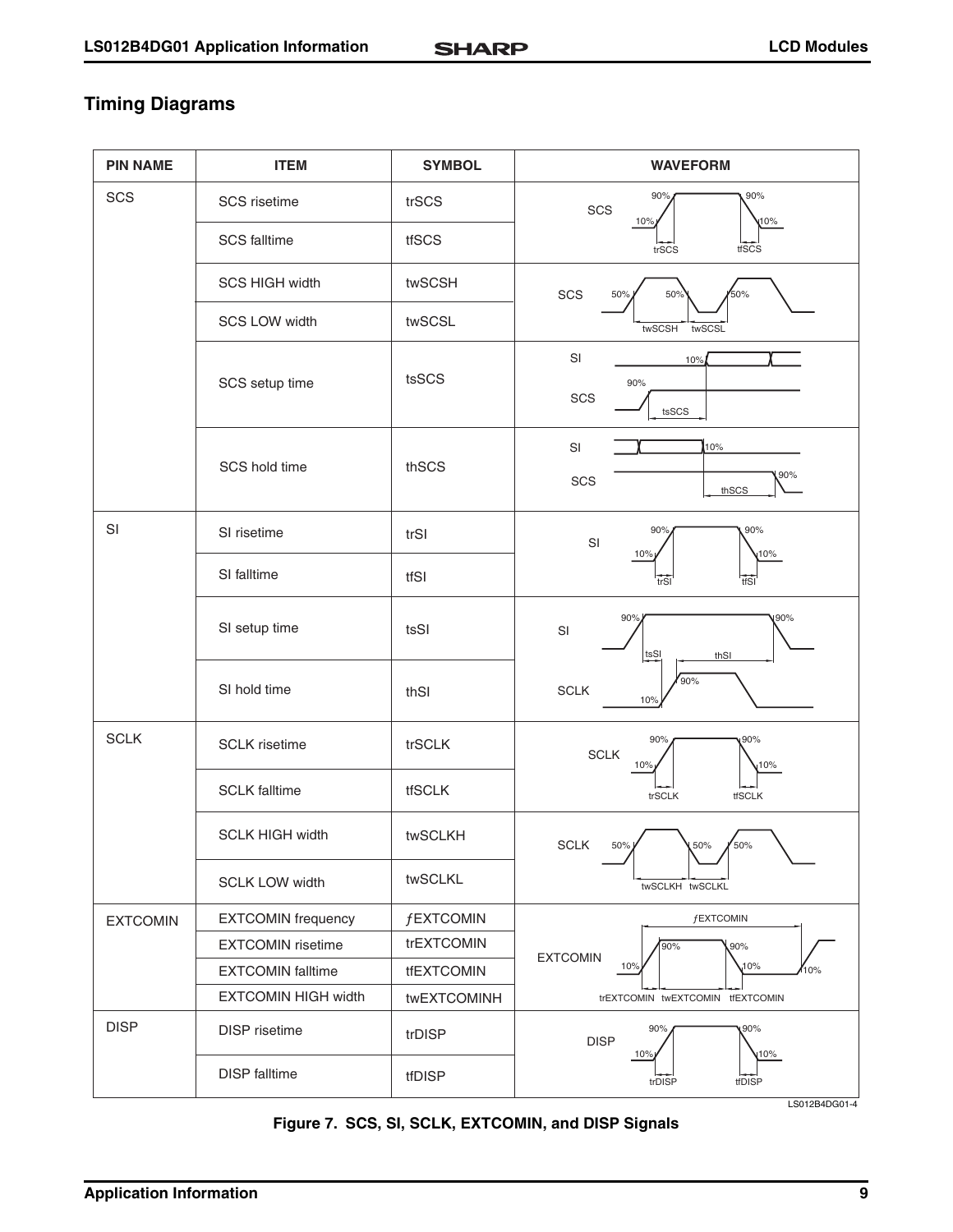# **PROGRAMMING**

For software commands, see the Application Note, Programming Sharp's Memory LCDs, by Ken Green.

In all the following diagrams and descriptions, these conventions are used:

• M0: MODE

When M0 is 'H', the module enters Dynamic Mode, where pixel data will be updated.

When M0 is 'L' the module remains in Static Mode, where pixel data is retained.

• M1: VCOM

The M1 value  $=$  XX (don't care). This module is wired for hardware (EXTCOMIN) toggling of VCOM. See COM Inversion and Signal Selection.

• M2: CLEAR ALL

When M2 is 'L' then all flags are cleared. When a full display clearing is required, set M0 and  $M2 = HIGH$ and set all display data to white. (Also see CLEAR ALL under Static Mode.)

- D[1:128]: Display data Setting  $D(n) = 'L'$  sets that pixel to black. Conversely, Setting  $D(n) = 'H'$  sets that pixel to white.
- DUMMY DATA: Dummy data Dummy data is typically 'XX (don't care); however Sharp recommends setting bits to 'L'.

# **Data Addressing and Positions**

This part uses mixed addressing for columns and lines. Columns (X direction) are addressed using an 8-bit binary scheme, and lines (Y direction) are addressed directly as 128 bits. See [Table 6.](#page-9-0) One line is the minimum addressable unit in the display; even if only one pixel in the line is to be updated, the entire line must be sent.

|  |  |  |  | Table 6. Column (X Direction) Addressing |
|--|--|--|--|------------------------------------------|
|--|--|--|--|------------------------------------------|

<span id="page-9-0"></span>

| SS               | <b>COLUMN ADDRESS</b> |                 |                 |                 |     |                 |  |  |  |
|------------------|-----------------------|-----------------|-----------------|-----------------|-----|-----------------|--|--|--|
| ADDRES<br>ADDRES | CA <sub>0</sub>       | CA <sub>1</sub> | CA <sub>2</sub> | CA <sub>3</sub> | CA4 | CA <sub>5</sub> |  |  |  |
| L1               | Н                     |                 |                 |                 |     |                 |  |  |  |
| L <sub>2</sub>   |                       | н               |                 |                 |     |                 |  |  |  |
| L3               | н                     | н               |                 |                 |     |                 |  |  |  |
|                  |                       | ٠               |                 |                 | ٠   |                 |  |  |  |
| L36              |                       |                 | н               |                 |     | н               |  |  |  |
| L37              | н                     |                 | н               |                 |     | н               |  |  |  |
| L38              |                       | н               | н               |                 |     | н               |  |  |  |

# **Dynamic Mode**

For software commands, see the Programming Sharp's Memory LCDs application note.

### **MULTIPLE LINE WRITE**

Dynamic Mode assumes the updating of at least one line in the display. During the Data Write period, data is stored in the panel's binary latch. During Data Transfer, the data from the latch is written to the panel memory, line-by-line. During the write to panel memory, data for the next line is latched.

Dynamic Mode is entered by sending  $MO = H$  and  $M2 = L$ .

[Figure 8](#page-10-0) shows an example of writing multiple lines.

# **SINGLE LINE WRITE**

Writing a single line of data is much the same as writing multiple lines. During the Data Write period, data is stored in the panel's binary latch. During Data Transfer, the data from the latch is written to the panel memory, line-by-line. During the write to panel memory, data for the next line is latched.

Single Line Write requires the panel to be in Dynamic Mode.

Dynamic Mode is entered the same way, by sending  $MO = H$  and  $M2 = L$ .

[Figure 9](#page-10-1) shows an example of writing a single line.

# **Static Mode**

Static Mode is the module's lowest-power mode, with data latches and other circuitry powered down. Static Mode can be held indefinitely; as long as the panel has power and VCOM is toggled periodically.

Sharp recommends keeping maximum time between VCOM toggles to no more than one second, and refreshing data every two hours, to prevent stuck pixels.

Static Mode is entered by sending M0 = L and  $M2 = L$ .

# **CLEAR ALL**

CLEAR ALL will clear all data from pixel memories and the display will revert to its normal white color.

CLEAR ALL is invoked by sending M0 = L and  $M2 = H$ .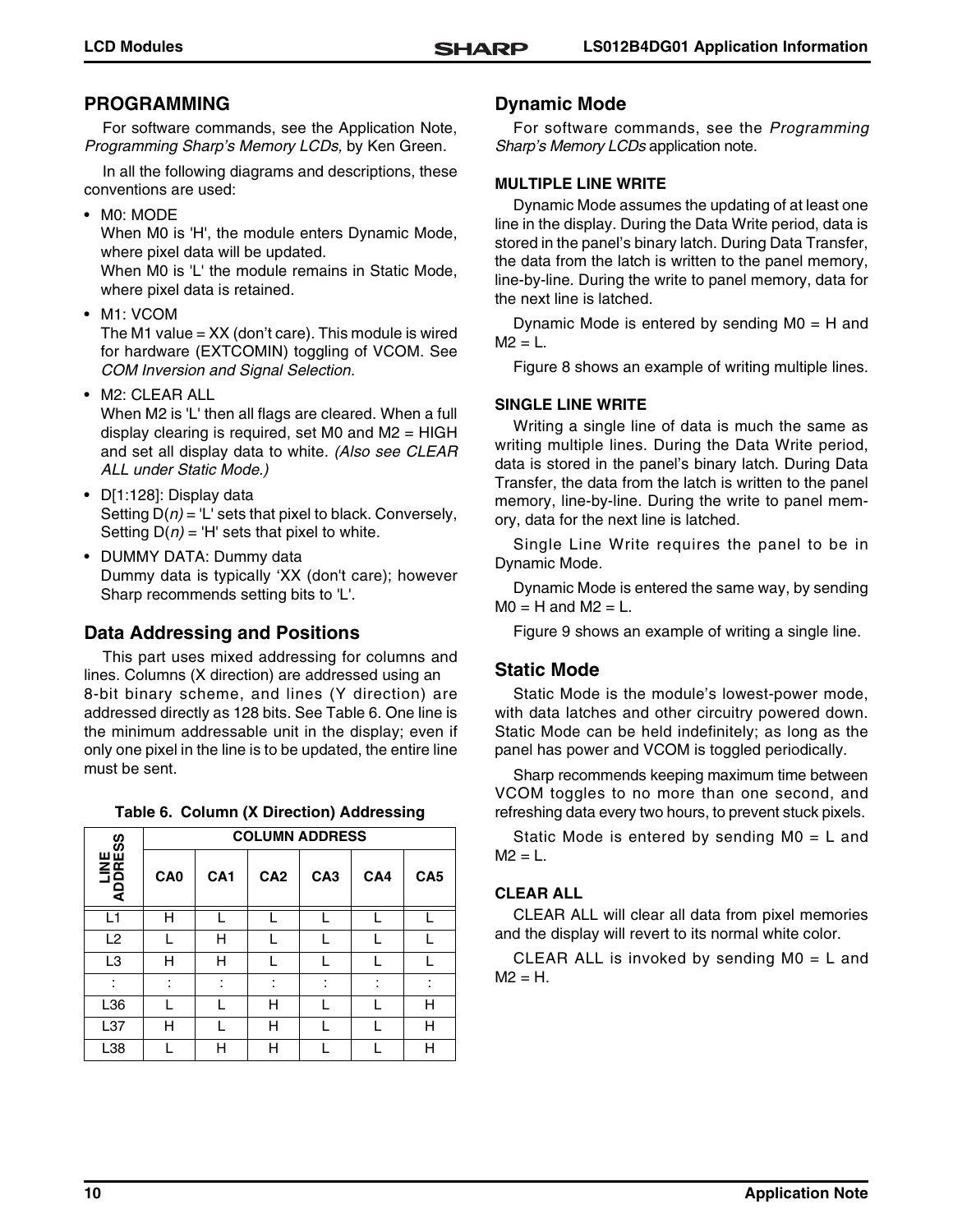

**Figure 8. Dynamic Mode Timing Diagram, Writing Multiple Lines**

<span id="page-10-0"></span>

<span id="page-10-1"></span>**Figure 9. Dynamic Mode Timing Diagram, Writing a Single Line**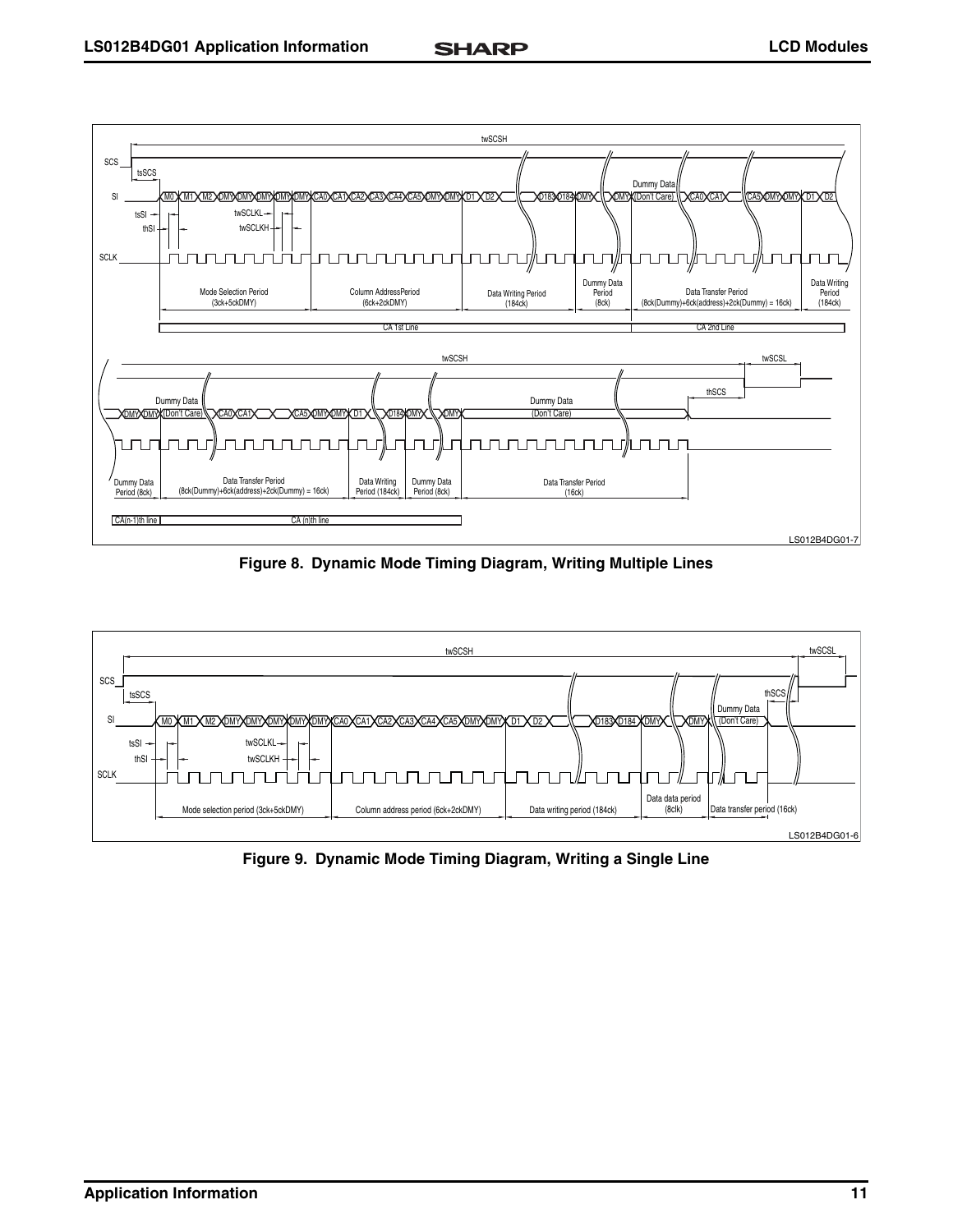SCLK

tsSI thSI

Mode Selection Period (3ck)

ז ר

JTUTU

Data Transfer Period (More than 13ck)

-F Е



**Figure 10. Static Mode Timing Diagram**



**Figure 11. CLEAR ALL Timing Diagram**

LS012B4DG01-8

nnunu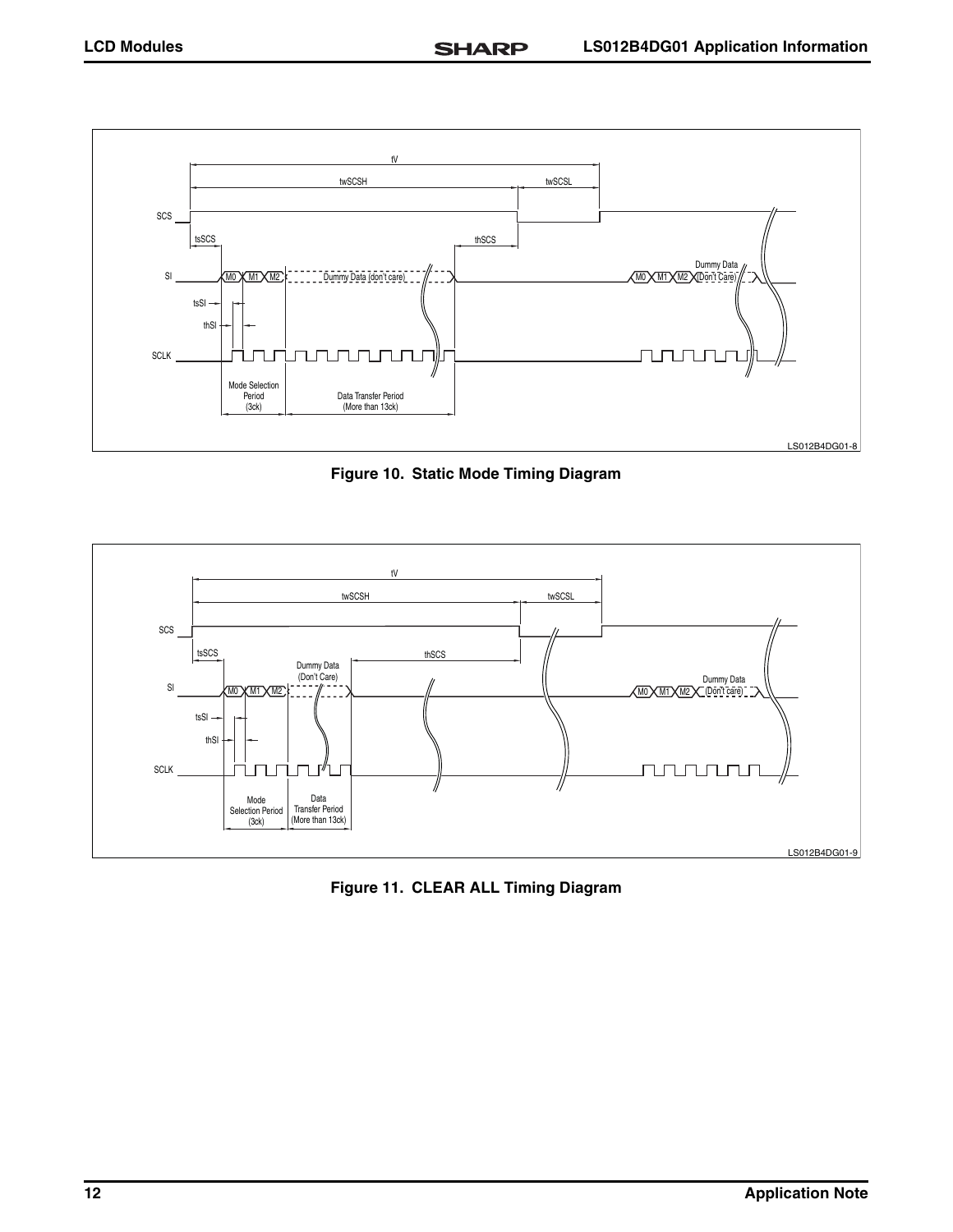# **VCOM Inversion**

Periodic VCOM (often known as just COM) inversion impresses a periodic polarity inversion across the panel to keep a latent charge from building up within the Liquid Crystal cell.



Positive and negative inversion intervals should be kept equal, and intervals should not exceed one second.

This module implements VCOM inversion only through hardware. As hardware toggles EXTCOMIN, the timing between toggles of this line sets the VCOM inversion interval. Therefore, it's important not to allow the toggling interval of EXTCOMIN to exceed one second.

When DISP is LOW, all VCOM inversion is halted.

### **IMPLEMENTATION**

The LC cell inversion polarity toggle is armed when EXTCOMIN rises. Internal signal COMZ toggles with each rise of EXTCOMIN, and latches the VCOM transition. The VCOM transition takes place upon the next LOW transition of SCS.

If SCS is LOW when EXTCOMIN rises, then VCOM will toggle immediately. Again, keep the duty cycle of EXTCOMIN at 50%. See [Figure 12](#page-12-0) and [Figure 13](#page-12-1).



**Figure 12. EXTCOMIN Goes HIGH During SCS HIGH**

<span id="page-12-0"></span>

<span id="page-12-1"></span>**Figure 13. EXTCOMIN Goes HIGH During SCS LOW**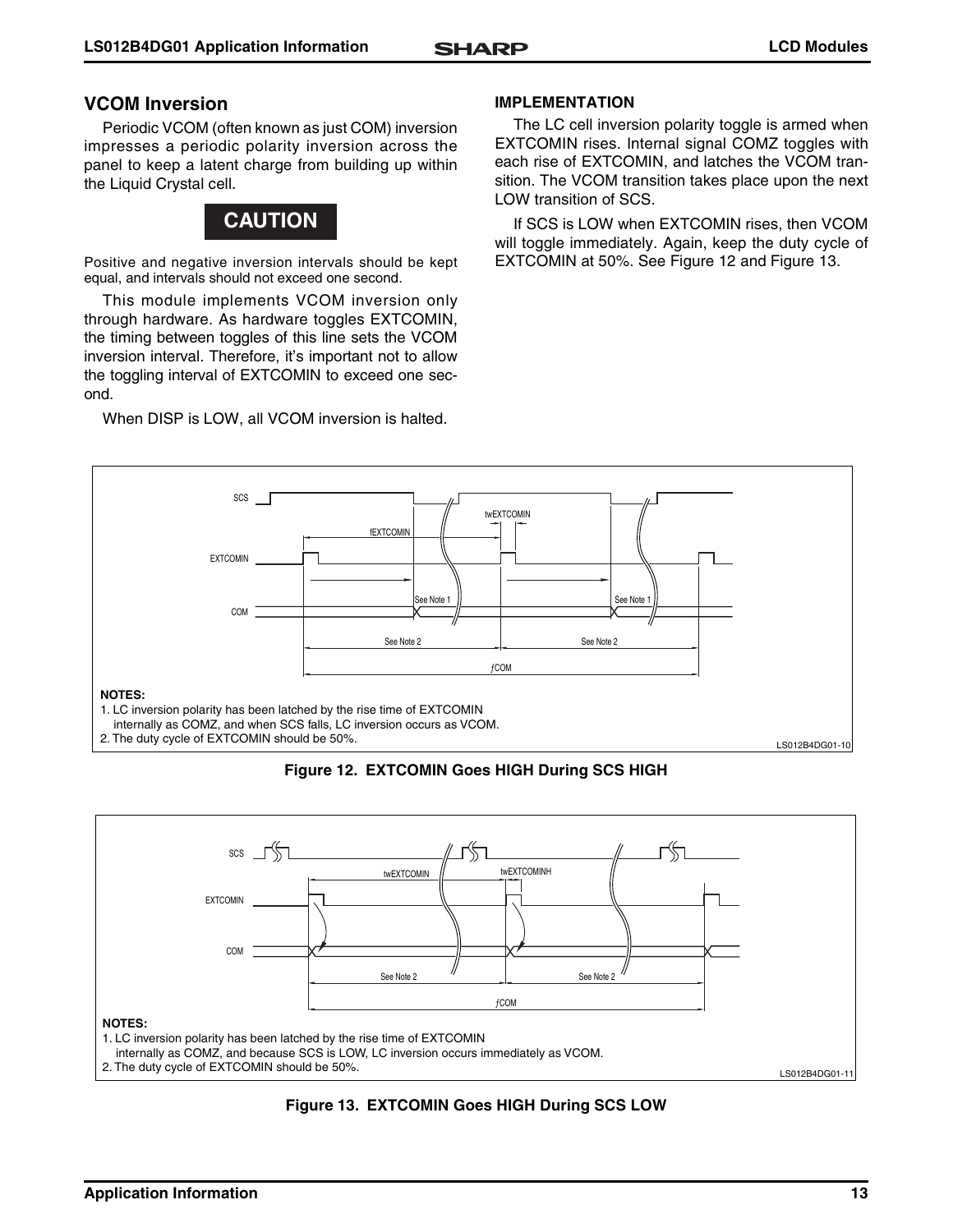The Truth Table ([Table 7\)](#page-13-1) shows how VCOM is implemented. COMZ is an internal signal which toggles the display bias upon the EXTMODE state change from LOW to HIGH.

<span id="page-13-1"></span>

| <b>EXTCOMIN</b> | <b>COMZ</b>                               |  |
|-----------------|-------------------------------------------|--|
|                 | <b>Before Inversion   After Inversion</b> |  |
|                 |                                           |  |
|                 |                                           |  |
| H (rising edge) |                                           |  |
| H (rising edge) |                                           |  |

**NOTE:** COMZ is an internal signal, and is inverted with each rising of EXTMODE.

# **DESIGN NOTES**

This device is static sensitive. Handle it only in a static-safe environment.

# **Light Sensitivity**

- 1. Do not allow the finished design to expose the driver electronics on this module to light. Exposing these circuits to light can cause improper operation.
- 2. When storing this module, keep it from long periods of exposure to direct sunlight or other sources of ultraviolet light. Recommended storage is in a dark place.

# **Surface Areas**

- 1. The polarizer surface is easily damaged. Take precautions against scratching it, and do not allow the finished design to put pressure or torquing tensions on the glass exceeding that of the published Specifications.
- 2. Once the protective film has been removed, do not reapply it. Reapplying the protective film and then storing the module for a long period may cause an image defect.
- 3. Water droplets on the polarizer surface must be wiped off immediately, as they may cause color changes or other permanent damage.
- 4. Clean the polarizer surface by wiping it with absorbent cotton or other soft cloth. If further cleaning is necessary, use IPA (isopropyl alcohol) lightly on the surface. Do not use organic solvents as they may damage the terminal areas. If the terminal areas need cleaning, they may be cleaned with a soft cotton cloth or a cotton swab. Avoid directly touching them with fingers.
- 5. Keep fingerprints off the surface and the terminal areas of this module.
- 6. Do not press on the surface of the module, and do not stack modules in such a way that pressure will be applied to the surfaces or to the connector area. The safest place for temporary storage of modules is in their shipping tray.

# **Operation**

- 1. When the final design will be used in areas of high static electricity, the image written to pixel memory may not be properly displayed. More frequent data updates are recommended to counter this.When inserting and removing the FPC (flex connector) always do so with the power OFF.
- 2. When inserting the module, make sure that stresses are within published Specifications, evenly distributed, and are not applying warping or torquing forces to the module. When embedding the module in a substance, make sure that no excess mechanical forces are applied to the module's surface.
- 3. In a design where the module face is 'bare' (no protective or anti-reflective sheet), there can be a risk of electrostatic damage to the module. Ensure that the final design has a grounded, conductive surface that mates to the polarizer's periphery. See [Figure 14](#page-13-0).
- 4. When displaying static images, Sharp recommends VCOM toggles not exceed one-second intervals, and refreshing the image data every two hours to prevent stuck pixels.
- 5. Use of decoupling capacitors is recommended. See Electrical Specifications.



<span id="page-13-0"></span>**Figure 14. Bare Module Grounding**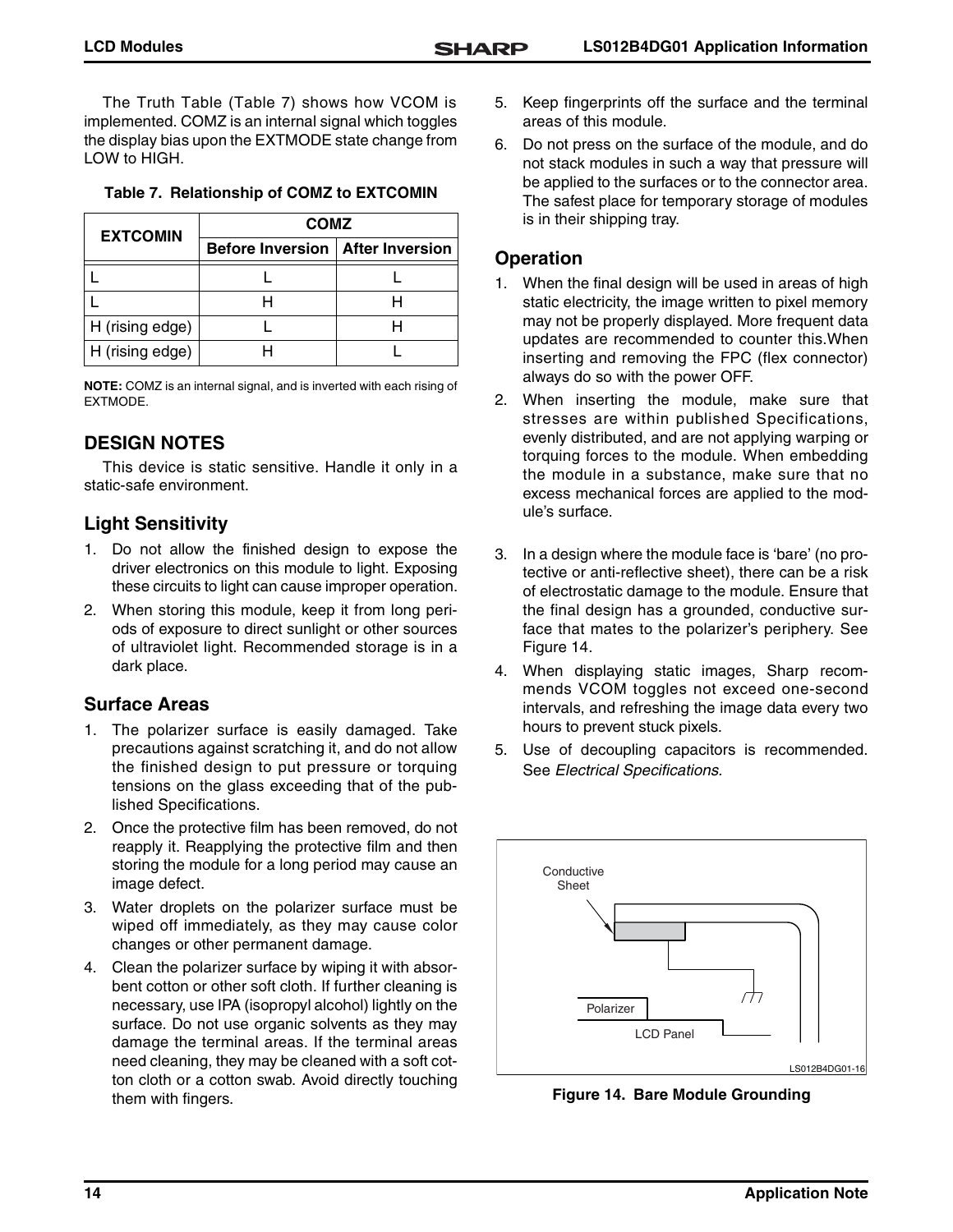# **Environment**

- 1. The liquid crystal material in this module will solidify if stored below the rated temperature, and will become an isotropic liquid if stored above the rated storage temperatures. After such storage, the material may not return to its original properties.
- 2. When handling this module in a production environment, do not store it in the presence of oxidation or deoxidation gases or near reagents, solvents, adhesives, resins, and materials which generate these gasses, as they may cause corrosion and discoloration of these modules.
- 3. Materials used in setting or epoxy resins such as amine hardening agents from packaging and silicon adhesives (dealcoholized or oximes) all release gasses which may affect the polarizer's quality. Always confirm the compatibility of these materials.
- 4. To avoid picture uniformity failures, do not put a seal or an adhesive material on the panel surface.
- 5. Do not use chloroprene rubber in the final design as it generates chlorine gas and will affect this module's reliability.

# **General**

- 1. This set of Specifications gives definite environmental, electrical, and signal drive conditions for the operation of this module. Operating it outside of these given limits can reduce image quality, shorten its life, or cause it to fail altogether.
- 2. The connector on this module is designed for a limited number of insertions. Do not attempt to solder directly to the connector.
- 3. It is not a defect nor a failure to have a slight visible change in the displayed black level depending on the light source's angle of illumination and type of source.

# **HANDLING, STORAGE, AND PACKAGING**

# **Handling**

- 1. When inserting and removing the FPC (flex connector) always do so with the power OFF.
- 2. When inserting the module, make sure that stresses are within published Specifications, evenly distributed, and are not applying warping or torquing forces to the module. When embedding the module in a substance, make sure that no excess mechanical forces are applied to the module's surface.
- 3. In a design where the module face is 'bare' (no protective or anti-reflective sheet), there can be a risk of electrostatic damage to the module. Ensure that the final design has a grounded, conductive surface that mates to the polarizer's periphery.
- 4. This module is not made to be disassembled. Doing so may cause permanent damage.
- 5. The liquid crystal material in this module is injurious to humans. Do not allow it to get into the eyes or mouth. If any liquid crystal material gets on skin or clothing, immediately wash it out with soap and water.
- 6. This module is RoHS compliant, and does not use any ODS (1,1,1-Trichloroethane, CCL4) in its materials or in its production processes.
- 7. When discarding this module, dispose of it as glass waste. This LCD module contains no harmful substances. The liquid crystal panel contains no dangerous or harmful substances. The liquid crystal cell contains an extremely small amount of liquid crystal (approx.100 mg) and therefore will not leak; even if the panel should break.
- 8. The material used in this panel has a median lethal dose (LD50) of greater than 2,000 mg/kg and tests negative (Aims test) for mutagenic properties.

# **Storage**

- 1. Store these devices at a temperature range between 0°C and 40°C, at 60% RH or less (noncondensing).
- 2. Use within 3 months.
- 3. Open the package within an area that has proper static control precautions, and more than 50% RH.
- 4. When storing this module, keep it from long periods of exposure to direct sunlight or other sources of ultraviolet light. Recommended storage is in a dark place.

# **Packaging**

[Figure 15](#page-14-0) shows the serial number location and schema.



<span id="page-14-0"></span>**Figure 15. Serial Number**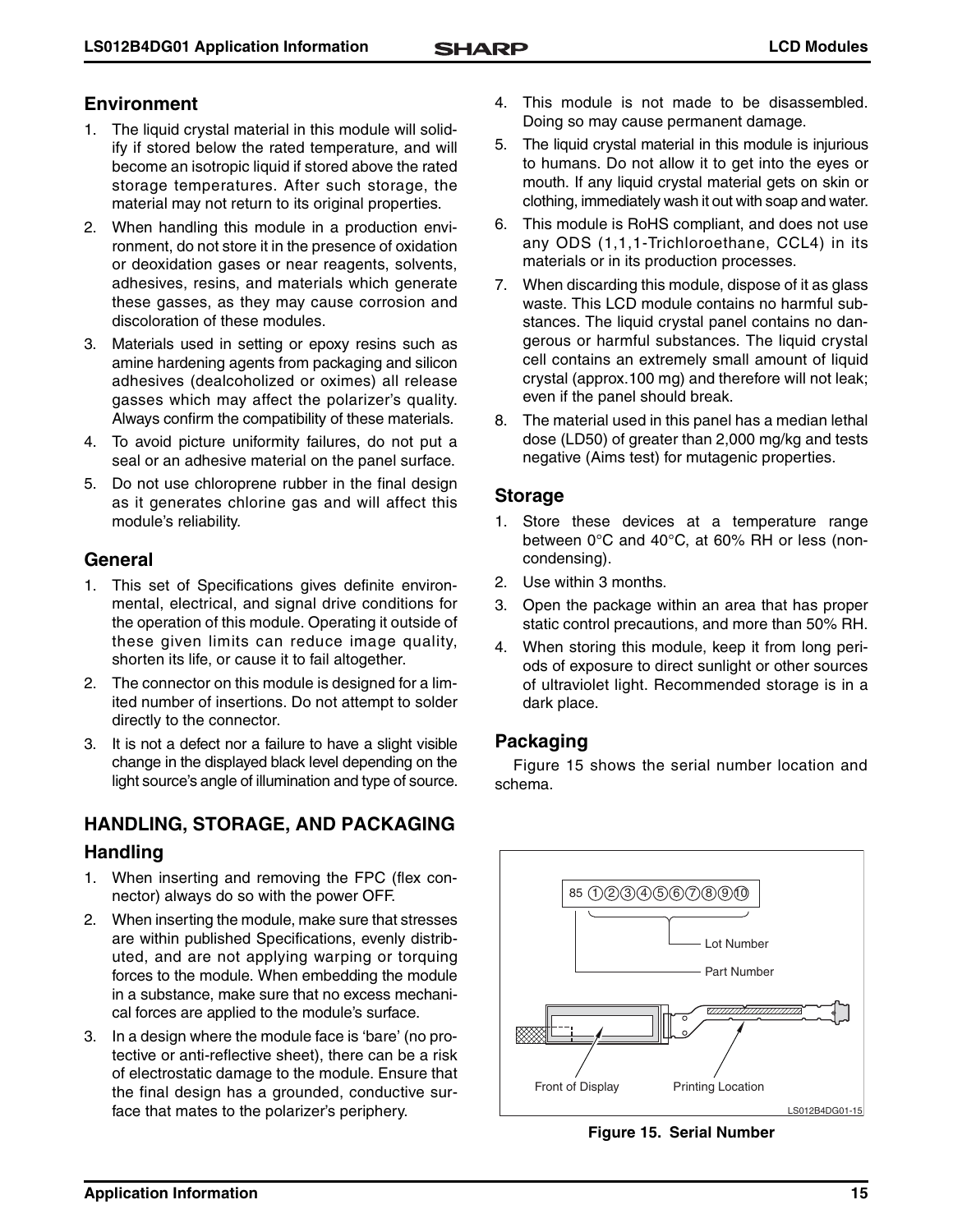# **Packaging Diagrams**

Stack no more than 12 cartons high. Product is packed in lots of 800.



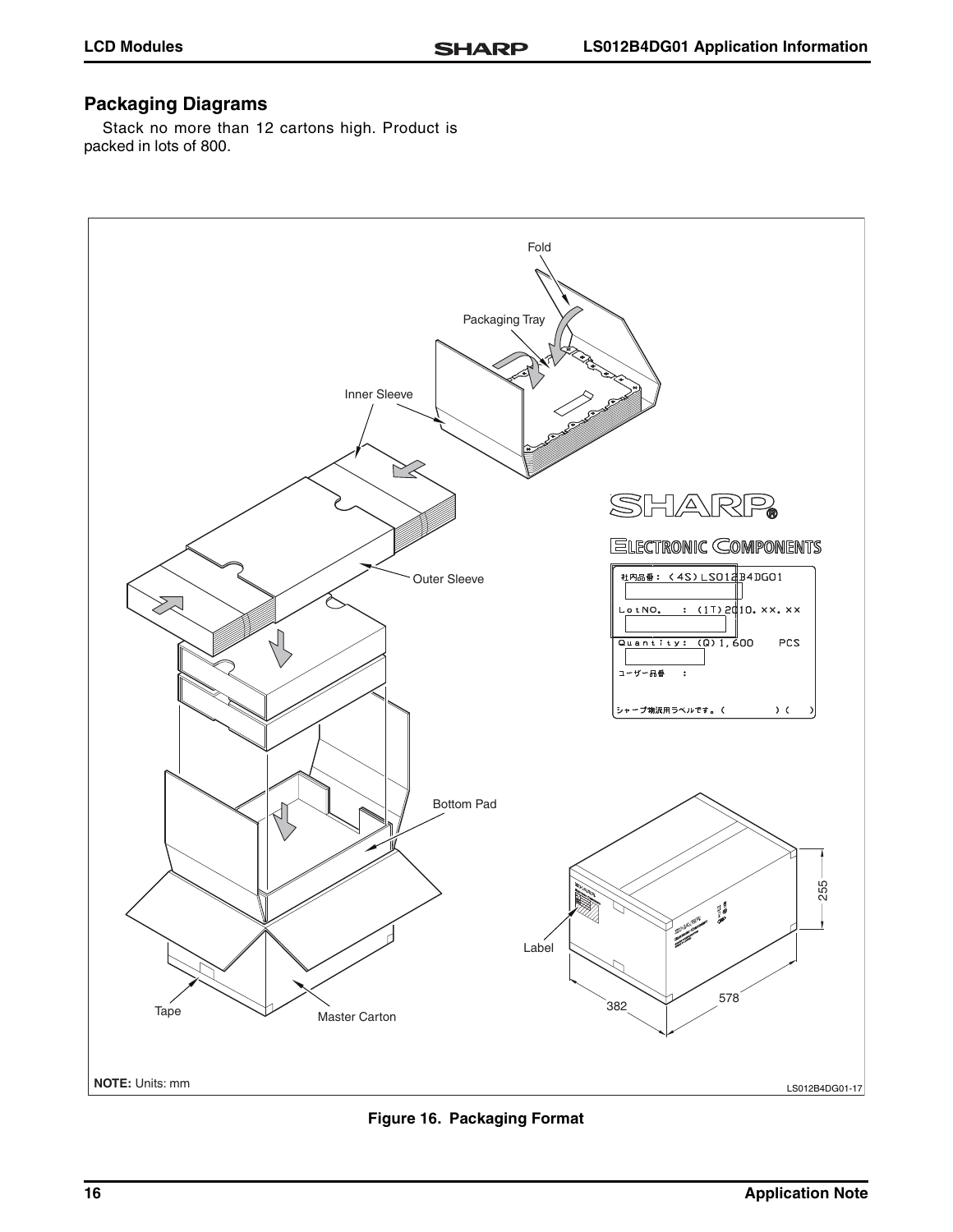# **RELIABILITY**

# **Environmental Reliability**

# **Table 5. Test Item Reliability**

| NO.            | <b>TEST ITEM</b>                                        | <b>TEST CONDITION</b>                                          |
|----------------|---------------------------------------------------------|----------------------------------------------------------------|
| 1              | High temperature<br>storage test                        | $Ta = 85^{\circ}C$ , 240h                                      |
| $\overline{2}$ | Low temperature<br>storage test                         | $Ta = -20^{\circ}C$ , 240h                                     |
| 3              | High temperature<br>and high humidity<br>operating test | $Tp = 40^{\circ}C/95\% \text{ RH}, 240h$                       |
| 4              | High temperature<br>operating test                      | $Tp = 70^{\circ}C$ , 240h                                      |
| 5              | Low temperature op-<br>erating test                     | $Tp = -10^{\circ}C$ , 240h                                     |
| 6              | Shock test<br>(non-operating)                           | Ta = -20 $\degree$ C (1h) to +70 $\degree$ C (1h)<br>/5 cycles |
| 7              | Electrostatic<br>discharge test                         | $\pm 200$ V, 200 pF (0 $\Omega$ ) once<br>per terminal         |

#### **NOTES:**

1. Ta = ambient temperature,  $Tp =$  panel temperature

2. Check for any items which impair display function.